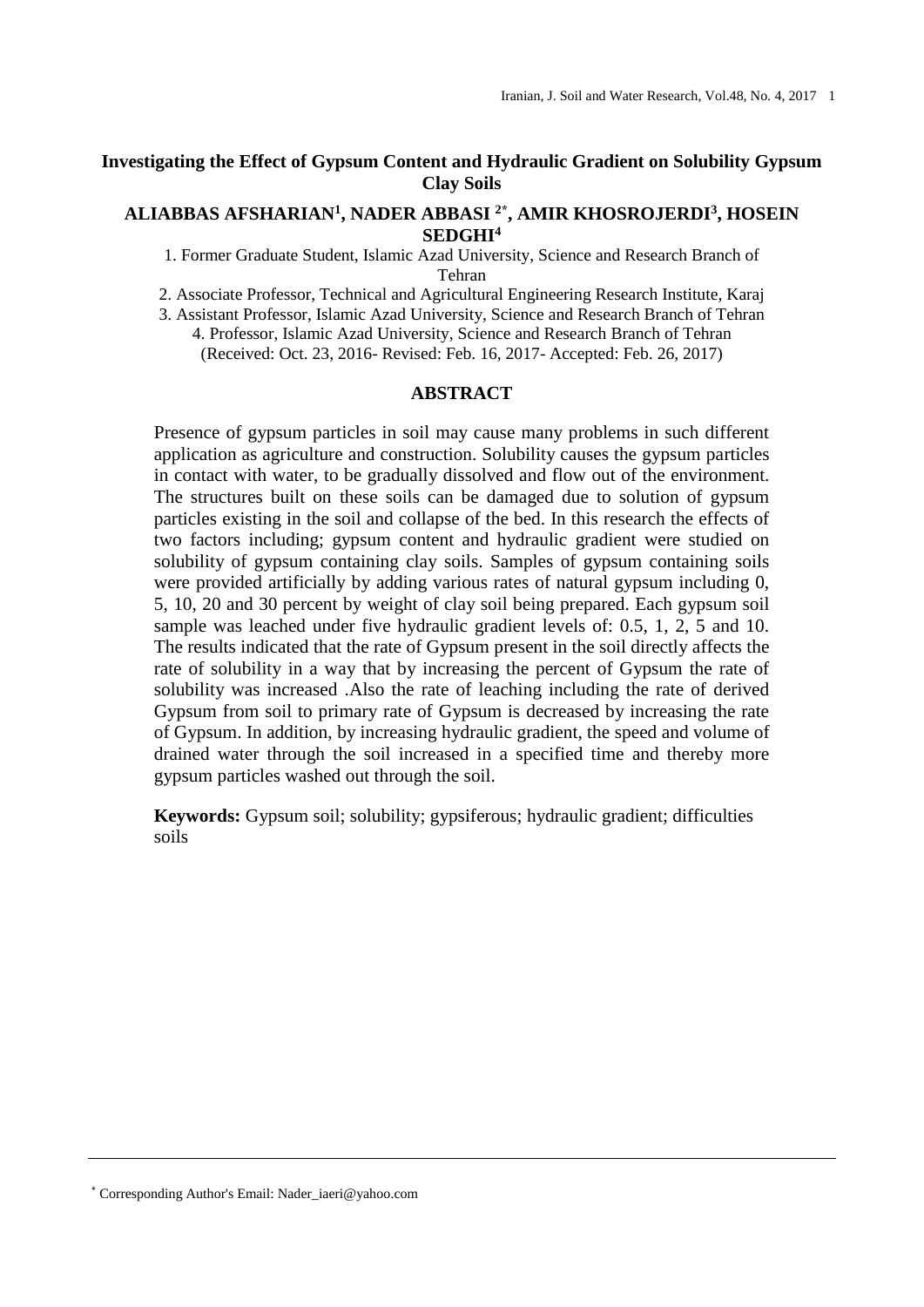# **Optimal Operation of Water Resources Systems through Use of MOPSO Multi-Objective Algorithm**

**MILAD ASADI<sup>1</sup> , ALIMOHAMAD AKHONDALI<sup>2</sup> , ARASH AZARI<sup>3</sup>\***

1. MSc. Student, Shahid Chamran University of Ahvaz 2. Professor, Shahid Chamran University of Ahvaz 3. Assistant Professor, Razi University of Kermanshah (Received: Sep. 25, 2016- Revised: Dec. 13, 2016- Accepted: Dec. 26, 2016)

## **ABSTRACT**

Throughout the study, a method is proposed by making use of a multi-objective structure and employing new formulations, where instead of increasing reliability based on meeting a demand of 100 percent in some months regardless of the dry months, part of the water of wet months or wet seasons be stored in reservoirs to be used in dry months to compensate for failure intensity. To this end, Multi-Objective Particle Swarm Optimization (MOPSO) algorithm was connected to the WEAP simulation model. The main purpose of this type of structures is to offer a resolution to increase the percentage of demand coverage in dry months in addition to reach an acceptable demand meeting reliability over the entire period depending upon the operation capacity of the reservoir. Ultimately, the results of three scenarios, including a current situation, land development management scenario and an optimization one, were evaluated. According to the results of the current situation scenario, in all the operation period the situation was reported acceptable, except for a few months. In land development scenario, for most consumptions in most of the dry years and in the last six years of planning, the demand coverage was equal to zero in three to eight consecutive dry months, and it was lower than 5% in these months in the rest of the low-water years. On the other hand, the demand coverage increased from 28% to 60% in these months by implementing the optimization model. Also, in the optimal scenario of reliability, supplying downstream environmental demand as well as the Maroon hydroelectric dam need was improved. This study depicts that using the strategies of this research will lead to a better reservoir management and will reduce failure intensity in supplying different consumptions during low-water months.

**Keywords:** Reliability; Optimal Operation; Failure Intensity; MOPSO

\* Corresponding Author's Email: a.azari@razi.ac.ir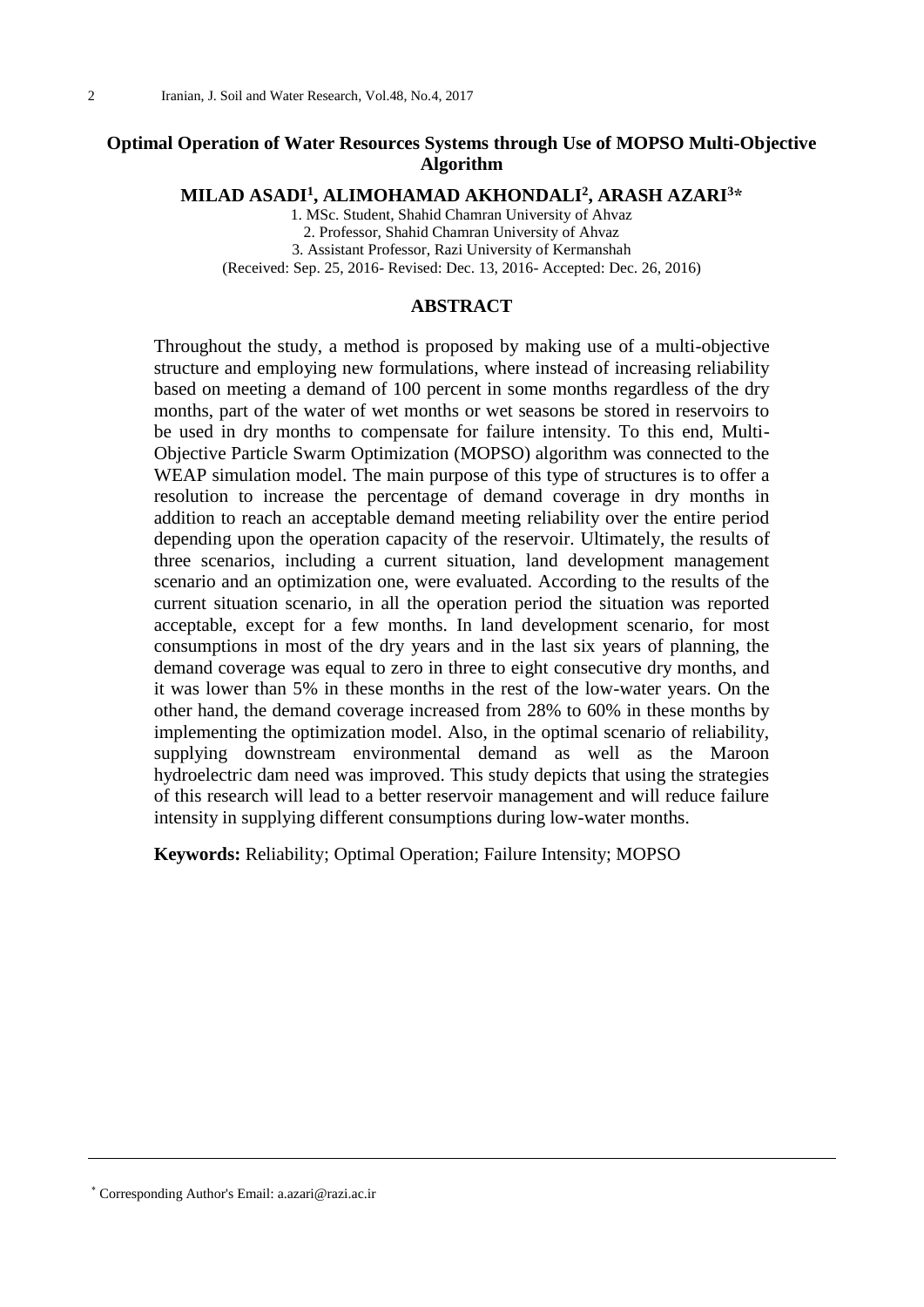# **Determination of Phosphorus in Some Calcareous Soils by Diffusive Gradients in Thin Films (DGT) method**

# **REZA KHORASANI<sup>1</sup>\*, AKRAM HALAJNIA<sup>2</sup> , HADISEH RAHMANI<sup>3</sup> , HAMID POURAN<sup>4</sup>**

1. Associate Professor, Ferdowsi University of Mashhad 2. Assstant Professor, Ferdowsi University of Mashhad 3. Ph. D. Student, Ferdowsi University of Mashhad 4. Fellow of London Middle East Institute, SOAS, University of London (Received: Aug. 15, 2016- Revised: April. 17, 2017- Accepted: April. 23, 2017)

## **ABSTRACT**

Diffusive Gradients in Thin films (DGT) method is used as a method of phosphorus determination in some soils. This method was used to evaluate P in 10 different calcareous soils. Extractable phosphorous through this method was compared with that in 5 other methods and P uptake by wheat plant in a glasshouse pot experiment. The results showed that the range of P concentration extracted through DGT method (CDGT) stood between 23.4 and 494.6 µg L-1 depending upon soil types. Because of these changes, no correlations were observed between P concentration extracted through DGT with other methods and P uptake by wheat plant. However, in a separate investigation in some soils with low CDGT, the correlation was highly improved. Therefore, it can be asserted that use of DGT method is recommendable for evaluation of P in calcareous soils CDGT lower than 250 µg/l, due to close correlations between this method and other methods, especially in the case of phosphorous uptake.

Keywords: Available P; P extraction method; P Fractionation; P Uptake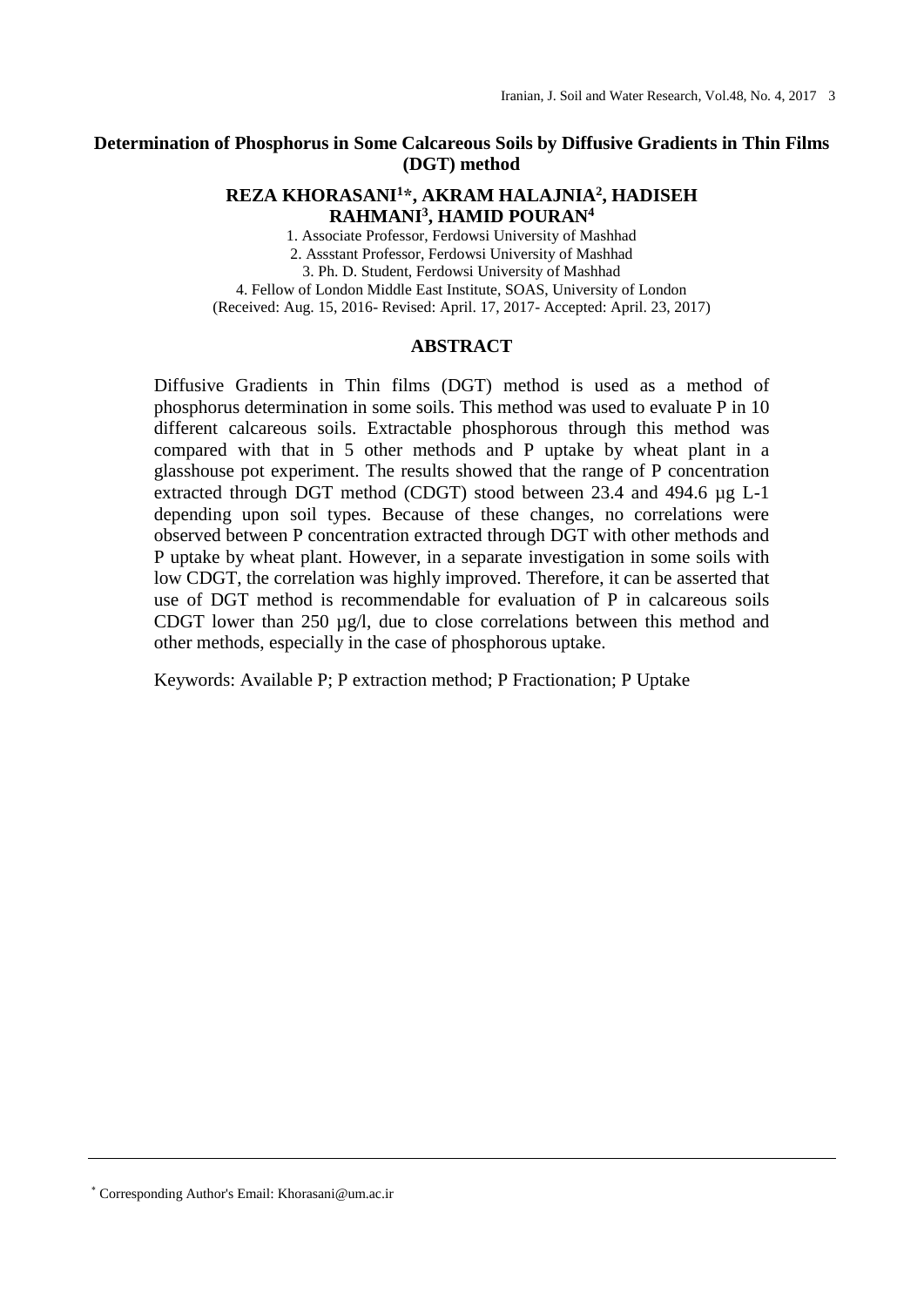# **Evaluation of Conveyance Efficiency and Water Seepage Loss in Irrigation Canals with HDPE Geomembrane Lining in Plains of Zaiandeh-Rood, Moghan and Kerman**

# **REZA BAHRAMLOO<sup>1</sup>\*, NADER ABBASI<sup>2</sup> , ALIREZA MAMNNPOSH<sup>3</sup> , KERAMAT AKHAVAN<sup>4</sup> , HAMID RIAHI<sup>5</sup>**

1. Assistant professor, Agricultural Engineering Research Department, Hamedan Agricultural and Natural Resources Research and Education Center, AREEO, Hamedan

2. Associate Professor, Iranian Agricultural Engineering Research Institute (IAERI) , AREEO, Karaj

3. Assistant professor, Agricultural Engineering Research Department, Esfahan Agricultural and Natural Resources Research and Education Center, AREEO, Esfahan

4. Assistant professor, Agricultural Engineering Research Department, Ardabil Agricultural and Natural Resources Research and Education Center, AREEO, Ardabil

5. Assistant professor, Agricultural Engineering Research Department, Kerman Agricultural and Natural Resources Research and Education Center, AREEO, Kerman

(Received: Sep. 19, 2016- Revised: Dec. 13, 2016- Accepted: Dec. 21, 2016)

#### **ABSTRACT**

The level of water losses in 7 irrigation canals in plains of Zaiandeh-rood, Moghan and Kerman, with the same specifications of HDPE geomembrane lining of the same age, were evaluated. The losses of water in the canals was determined by input-output method in three stages. At the same time, the volume of evaporation using a class A pan installed in the coming next canals, was determined. To calculate seepage losses, the level of evaporation losses were deducted from the total ones. Based on the results, the level of efficiency stood between 95.9 and 99.7 and on the average it was 98.9 percent. The total losses in the canals were determined between 3.3 to 13.8, and on the average 11.5 lit/s per kilometer. From total losses, between 3.3 (Zaiandeh-rood) and 16.2 (Kerman) and on the average some 7.1 percent was due to evaporation and the remainder due to seepage from geomembrane lining. The seepage losses in evaluated canals was between 0.03 (KC in Kerman plain) 0.16 (EC4 in Zaiandeh-rood) and an average of 0.1 m3/m2/day (17 times below the concrete lining). The results of the study showed remarkable impact of geomembrane lining in control of water losses from irrigation canals and the advantages as compared with the conventional concrete lining.

**Keywords:** Evaluation**,** geomembrane lining**,** irrigation canals**,** seepage water losses

\* Corresponding Author's Email: r.bahramloo@areeo.ac.ir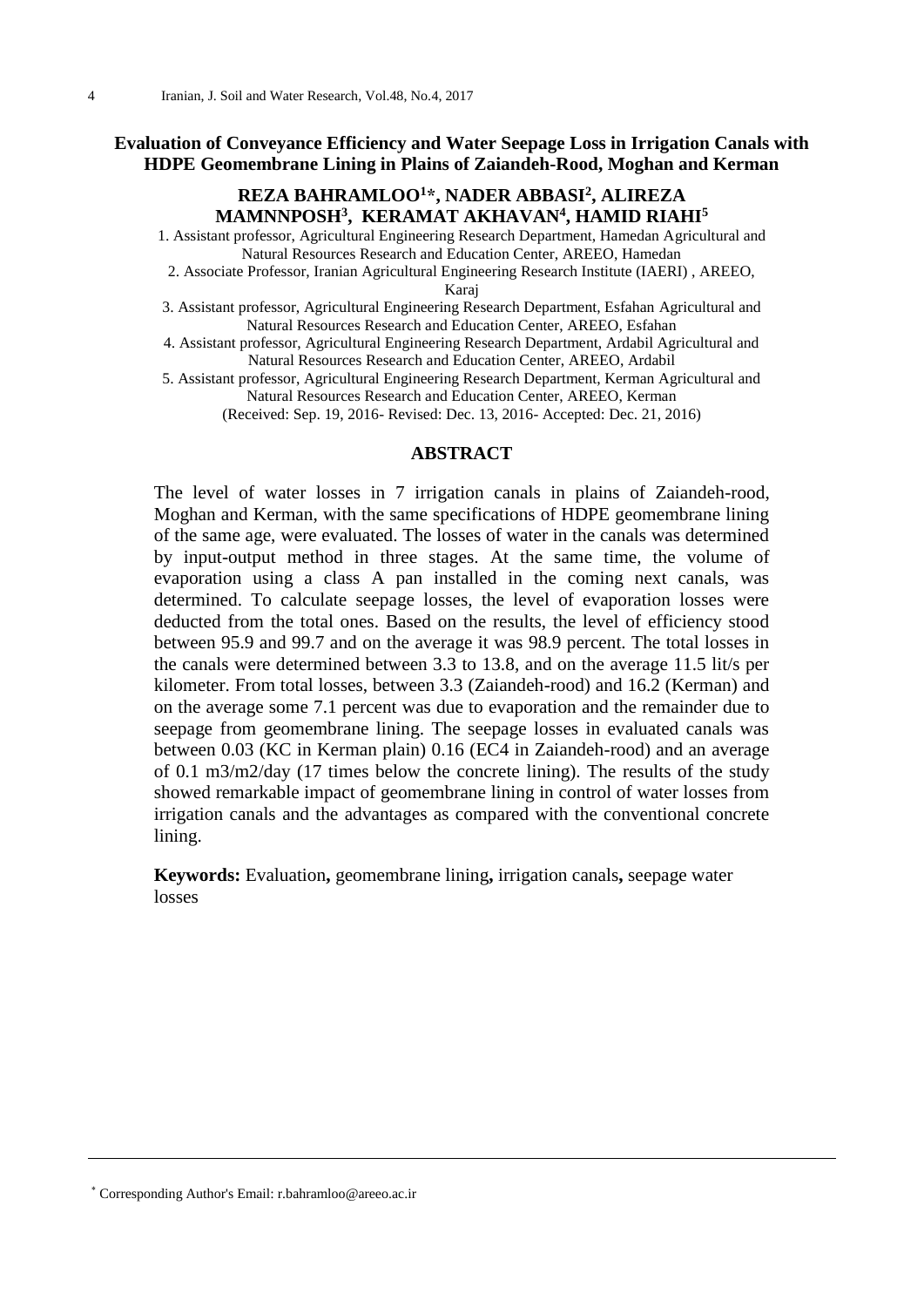# **Evaluation of Shear Strength of Soil Stabilized by Microbiological Method**

**SEYED MOHAMMAD ALI ZOMORRODIAN1\* ; HAMIDEH GHAFFARI<sup>2</sup>**

1. MSc. Student, University of Shiraz 2. Associate Professor, University of Shiraz (Received: Aug. 24, 2016- Revised: Nov. 24, 2016- Accepted: Dec. 6, 2016)

## **ABSTRACT**

Biogrout is a new method in soil improvement based upon microbially induced calcium carbonate precipitation (MICP). In the present study *Sporosarcina pasteurii* bacterium, an aerobic bacterium which exists pervasively in natural soil deposits was utilized to control soil erosion. The undrained shear strength of the soil was recorded employing an in situ miniature van shear apparatus. The evaluations of shear strength were carried out for three types of sandy soil (Siliceous and carbonate), in four  $OD= 1, 1.5, 2, 2.5$  levels, at different curing times of 3, 7, 14, 20, 28 days, and, the re- injection of the bacteria solution and cementation within the interval of 6 days. Also, the influence of environmental conditions on the performance of the bacteria and the level of shear strength were investigated. The results show that the shear strength improved with the time passed. The highest shear strength was obtained in the carbonate sand and fine silica sand equal to 0.64 and 0.39 kg/cm<sup>2</sup> in a period of 28 days, respectively. The optimal balance between nutrients and the number of bacteria was observed at OD=1.5. Also, the results revealed that the re- injection of the bacteria solution and cementation was more effective than only of once rejection in the shear strength, especially in the silica sand equal to 55% in a curing period of 28 days.

**Keywords:** *Sporosarcina pasteurii*, Shear Strength, Van Shear Apparatus, Soil Erosion

\* Corresponding Author's Email: mzomorod@shirazu.ac.ir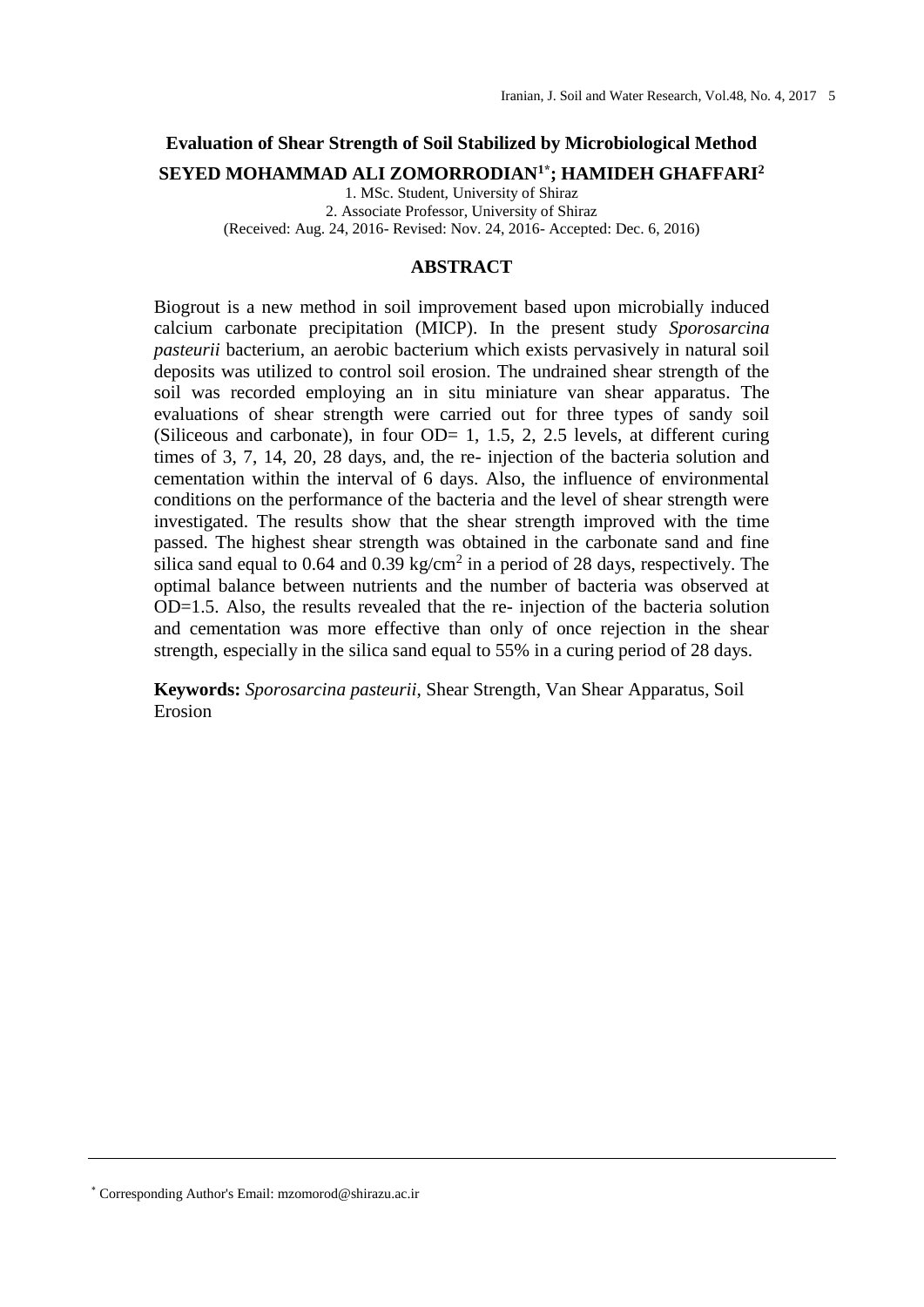#### **A Model to Estimate Soil Water Depletion Coefficient using Plant and Soil Properties**

# **FATMEH MESKINI VISHKAEI<sup>1</sup> , MOHAMMAD HOSEIN MOHAMMADI\* 2 , MOHAMMAD REZA NEISHABOURI<sup>3</sup> , FARID SHEKARI<sup>4</sup>**

1. Former Graduated Student, Faculty of Agriculture, University of Zanjan 2. Associate Professor, University College of Agriculture and Natural Resources, university of Tehran, Karaj 3. Professor, Faculty of Agriculture, university of Tabriz 4. Associate Professor, Faculty of Agriculture, university of Zanjan (Received: July. 26, 2016- Revised: Oct. 26, 2016- Accepted: Dec. 28, 2016)

#### **ABSTRACT**

Within the present study, a conceptual mathematical model is developed to determine the relationship between plant response to water factor (ky) and soil critical moisture  $(\theta c)$  below which the plant is under stress. The evaluation of model performance carried out using a set of experimental data from a greenhouse trial. The results showed that for a given Ky, relative plant yield (Yr) is linearly reduced by decreasing the differences of soil moisture from  $\theta$ c ( $\theta$ c- $\theta$ ). The greater sensitivity of plant type or growth stage to water deficit (higher Ky values) caused more slope of the linear relationship between Yr and  $(\theta c-\theta)$ . In other words, more allowable depletion coefficients can be assigned to the plants with low Ky values. Moreover, for a given Yr, plant sensitivity is exponentially increased by the reduction of soil moisture. In addition to confirming the model results, experimental observations indicated that the critical moisture of clay loam soil for either soil was  $0.28 \text{ cm}^3 \text{ cm}^{-3}$ , while the  $\theta$ c values for sandy loam soil for wheat and canola were  $0.21$  and  $0.195$  cm<sup>3</sup> cm<sup>3</sup>, respectively. Soil allowable depletion coefficient for wheat in either soil was obtained about 0.35. This was when, soil allowable depletion coefficient for canola in sandy loam soil (F=0.44) was more than clay loam soil (F=0.38).

**Keywords:** Soil available water; Plant response factor; Soil critical moisture, canola; wheat

<sup>\*</sup> Corresponding Author's Email: r.bahramloo@areeo.ac.ir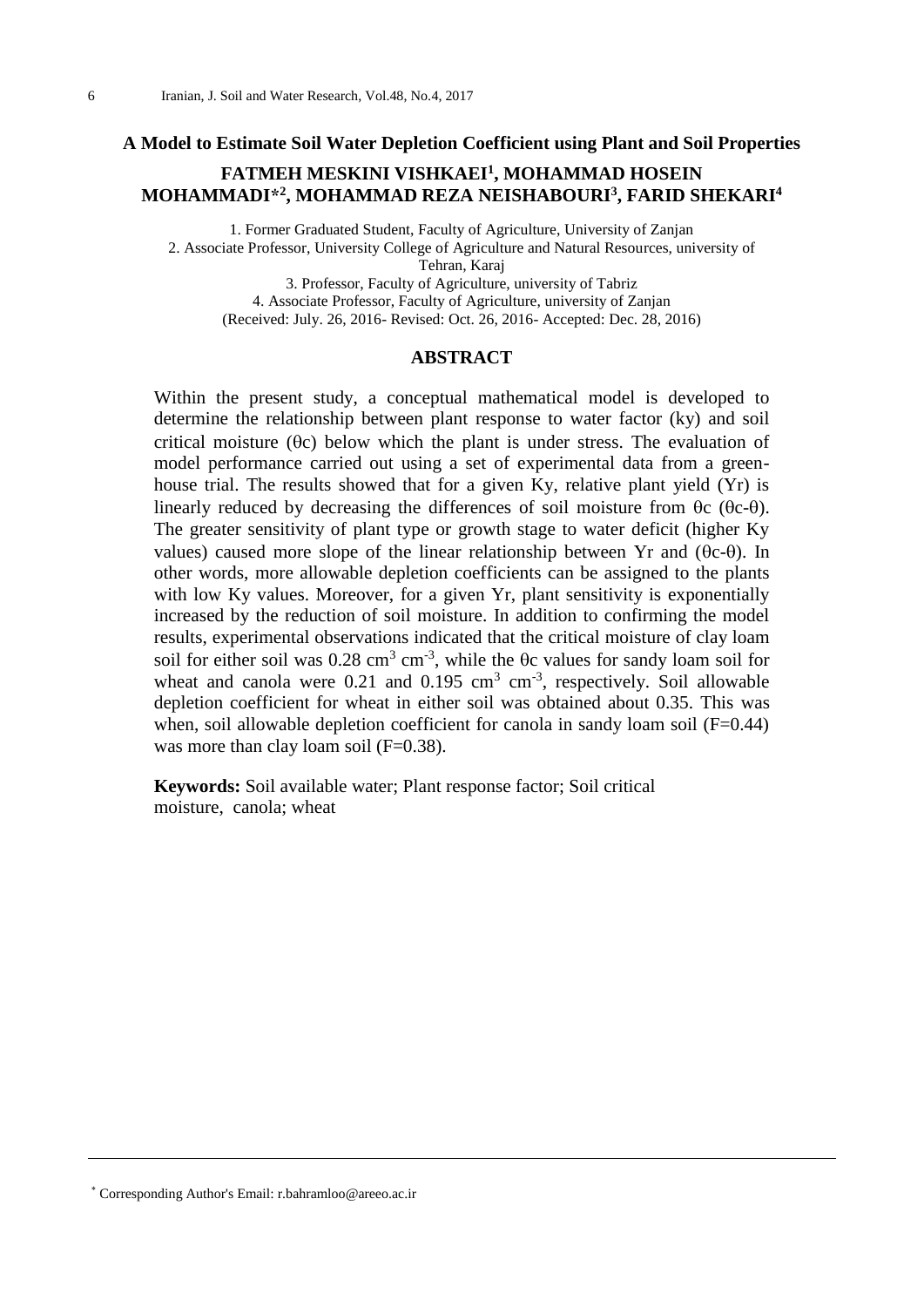## **Estimation of the Longitudinal Dispersion Coefficient using the Dimensional Analysis in Surface Water Flows**

## **MEHDI MOHAMMADI GHALENI<sup>1</sup> ; KUMARS EBRAHIMI<sup>2</sup>\*; MOHAMMAD HOSSEIN OMID<sup>3</sup>**

1. Former Graduated Student, University College of Agriculture and Natural Resources, University of Tehran, Karaj

2. Professor, University College of Agriculture and Natural Resources, University of Tehran, Karaj

3. Professor, University College of Agriculture and Natural Resources, University of Tehran, Karaj

(Received: Nov. 15, 2016- Revised: Dec. 27, 2016- Accepted: Jan. 1, 2017)

# **ABSTRACT**

Longitudinal dispersion coefficient is amongst the most important needed parameters for the solution of the advection-dispersion equation. In the present paper a new equation for predicting the longitudinal dispersion coefficient in surface water streams is presented. To archive the aim, a collection of 176 sets of recorded field data from different canals and rivers were employed, involving dimensional analysis. The performance of the new equation was compared with a number of 18 selected ones of the well-known empirical equations, using the above mentioned data. The results indicated that the new equation was twice in precision, in comparison with to the other equations. In other words, the calculated average percentage error between the predicted vs recorded data for the proposed new equation was less than  $\pm 100$  percent. Also, the mean absolute error and root mean square for the new equation were obtained as equal to 0.34 and 0.03, respectively, which are less than those in the other equations.

Keywords: Empirical equations; Estimation; Pollution advection; River; Surface water streams

\* Corresponding Author's Email: ebrahimiK@ut.ac.ir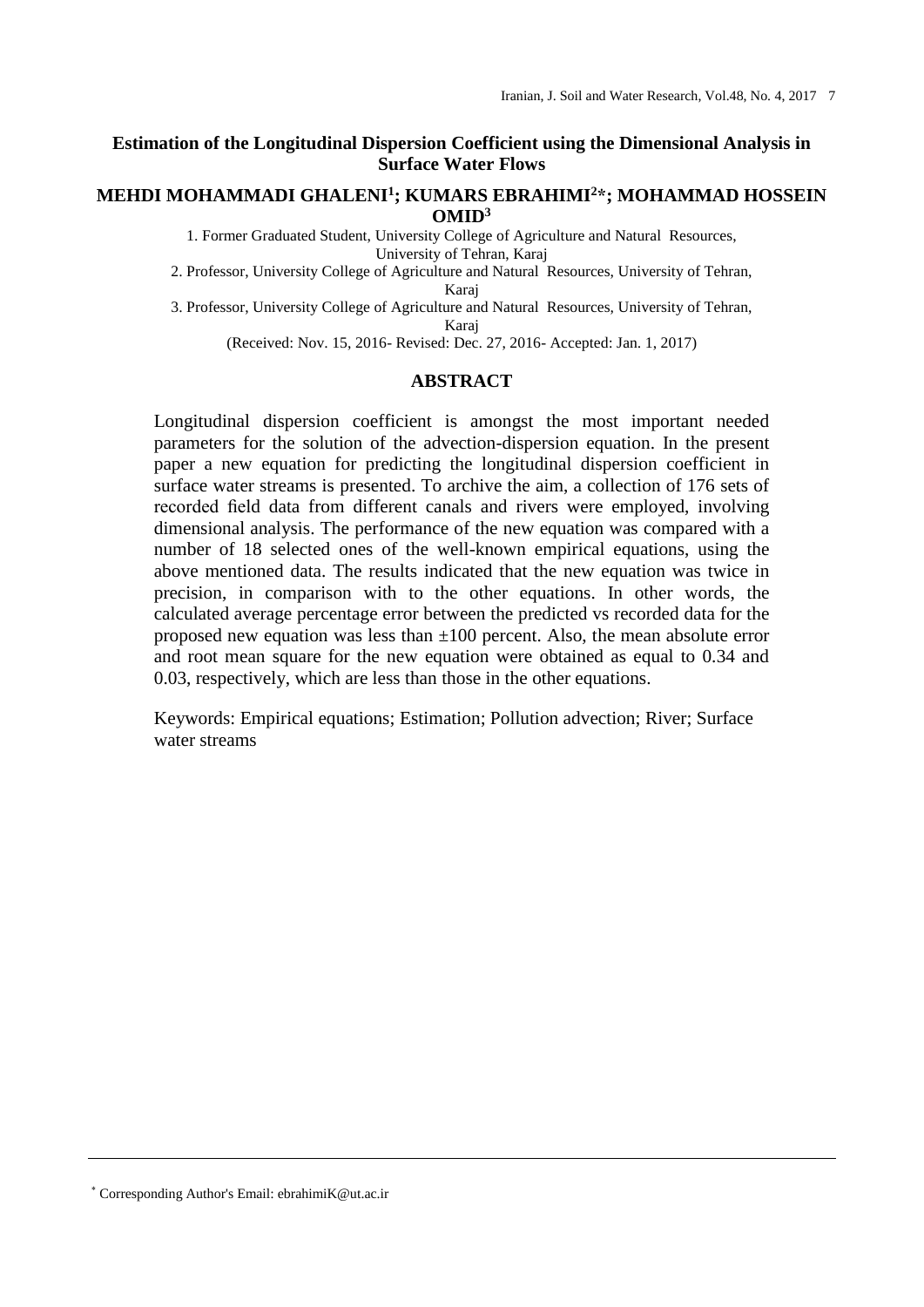# **Effect of Enriched Vermicompost with Iron Slag on Corn Fe Availability in a Cadmium Polluted**

**SARA BAGHERI<sup>1</sup> , AMIRHOSEIN BAGHAEI2\* ; SEYED MAHDI NIEI<sup>3</sup>**

1. Former Graduate Student, Islamic Azad University, Arak Branch 2. Assistant Professor, Islamic Azad University, Arak Branch 3. Instructor, Islamic Azad University, Arak Branch (Received: Aug. 23, 2016- Revised: Jan. 8, 2018- Accepted: Jan. 11, 2017)

## **ABSTRACT**

This research was performed to investigate the effect of iron slag enriched vermicompost on the changes in Fe availability in a Cd polluted soil. Treatments consisted of applying enriched vermicompost  $(0, 15 \text{ and } 30 \text{ Mg ha}^{-1})$  with 0 and 5% pure Fe from iron slag of Mobarakeh Steel Complex in a polluted soil (0, 5, 10 and 15 mg Cd kg<sup>-1</sup> soil). The plant studied in the experiment was corn (Zea mays L. single grass 704). Increasing the loading rate of vermicompost from 0 to 15 and 30 Mg ha<sup>-1</sup> in a Cd polluted soil (10 mg Cd  $\text{Kg}^{-1}$  soil) increased in DTPA extractable-Fe by 13 and 22 times, respectively. In similarity with these results, 60 days past from the experiment, the root and shoot Fe concentrations also increased by 4.17 and 14.4 times, respectively. The results finally show that applying vermicompost enriched with 5% pure Fe can probably affect such soil physical and chemical properties as pH and CEC that cause an increase in soil and plant Fe availability. However, the role of applying vermicompost on decreasing soil and plant Cd availability and thereby, increase in corn Fe availability cannot be ignored.

**Keywords**: Cadmium; Iron slag; Enriched vermicompost; iron

\* Corresponding Author's Email: a-baghaie@iau-arak.ac.ir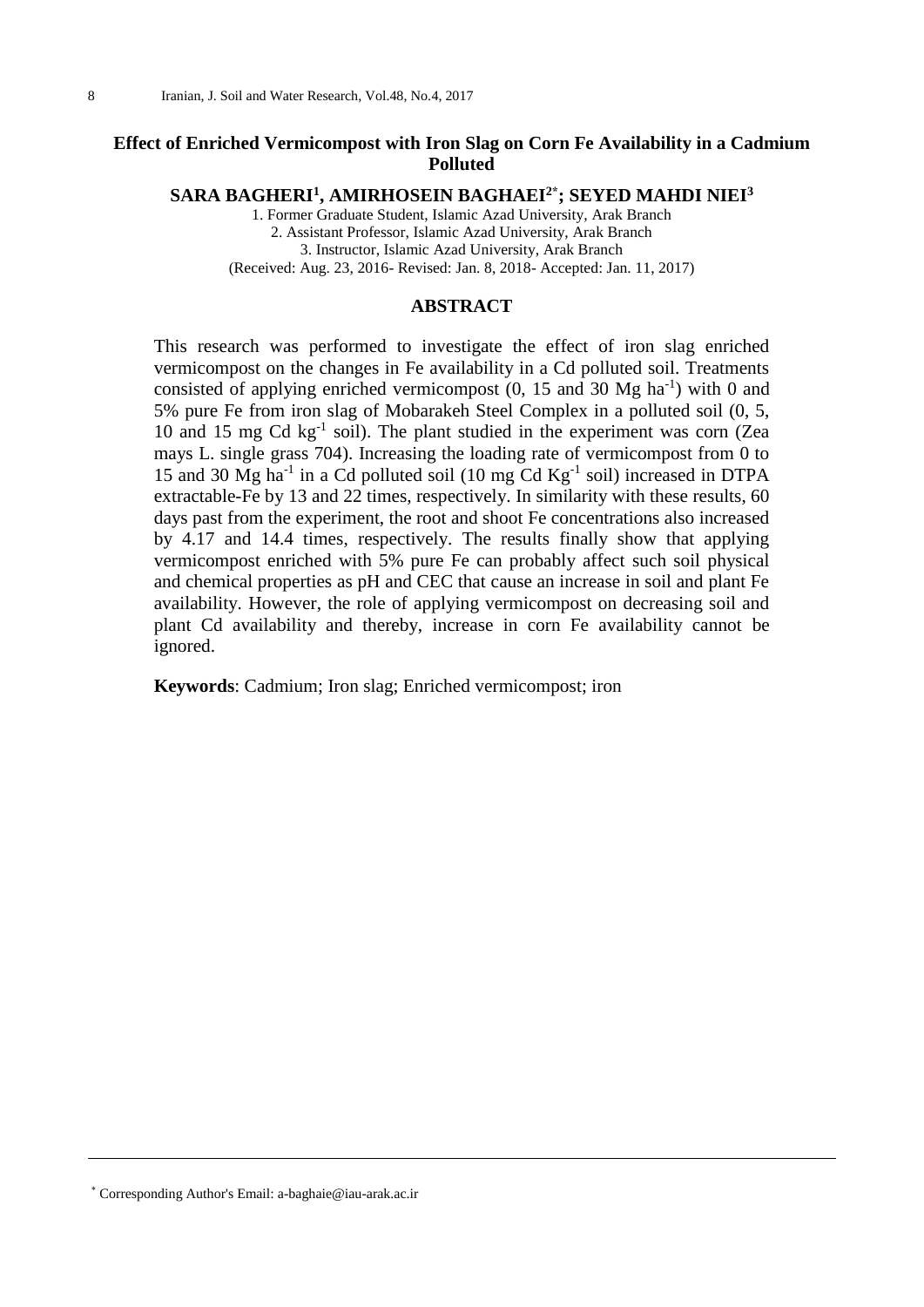## **Effect of Montmorillonite and Organoclay on Urease and L-Asparaginase Activities in Soil**

# **MAHBOOBEH ABOLHASANI ZERAATKAR<sup>1</sup> , AMIR LEKZIAN<sup>2</sup>\*, AMIR FOTOVAT<sup>3</sup> , REZA KHORASANI<sup>4</sup>**

1. Ph. D. Student, Faculty of Agriculture, Ferdowsi University of Mashhad 2. Professor, Faculty of Agriculture, Ferdowsi University of Mashhad

3. Associate Professor, Faculty of Agriculture, Ferdowsi University of Mashhad

4. Associate Professor, Faculty of Agriculture, Ferdowsi University of Mashhad

(Received: Feb. 7, 2016- Revised: June. 10, 2016- Accepted: May. 14, 2017)

#### **ABSTRACT**

The enzymes amidohydrolase play a significant role in the maintenance of a sustainable environment and a sustainable agriculture sector. This is mainly because it is central to biochemical reactions (organic decompositions, food cycles, and pollutant decomposition). Therefore, keeping these enzymes active and stable in soil is a crucial task. The effect of adding montmorillonite and organoclays on the activity and stability of these enzymes in soil was investigated. Organic clay was produced by modifying the Na-montmorillonite clay using the hexadecyl trimethylammonium bromide cationic surfactant. To analyze the structural and morphological profiles of the synthesized organoclay montmorillonite, Field Emission Scanning Electron Microscope (FESEM) and the clay's cation exchange capacity were employed. The effects of the organic clay and the incubation period on urease and L-asparaginase activities in soil were investigated. Results from statistical analyses showed that the effects of clay type and incubation period on the activity of either enzyme (urease and Lasparaginase) were significant at a 5% level of confidence. The activity level of both enzymes in soil samples treated with organic clay (71.48 and 9.01 μgNH4+- Ng-12h-1 in urease and L-asparaginase) was significantly higher than that in the control (29.12 and 4.22 μgNH4+-Ng-12h-1 in urease and L-asparaginase) and as were montmorillonite clay sample (39.84 and 5.26 μgNH4+-Ng-12h-1 in urease and L-asparaginase) s. A maximum declining slope in the activity of both enzymes was observed after 7 past days from incubation. The organoclay prepared from the montmorillonite clay successfully maintained the soil enzymes. Therefore, use of this organoclay can positively affect the enzyme's activity and stability.

**Keywords:** Organoclay; Hexadecyl trimethylammonium bromide; cationexchange capacity; urease; L- asparaginase

<sup>\*</sup> Corresponding Author's Email: lakzian@ferdowsi.um.ac.ir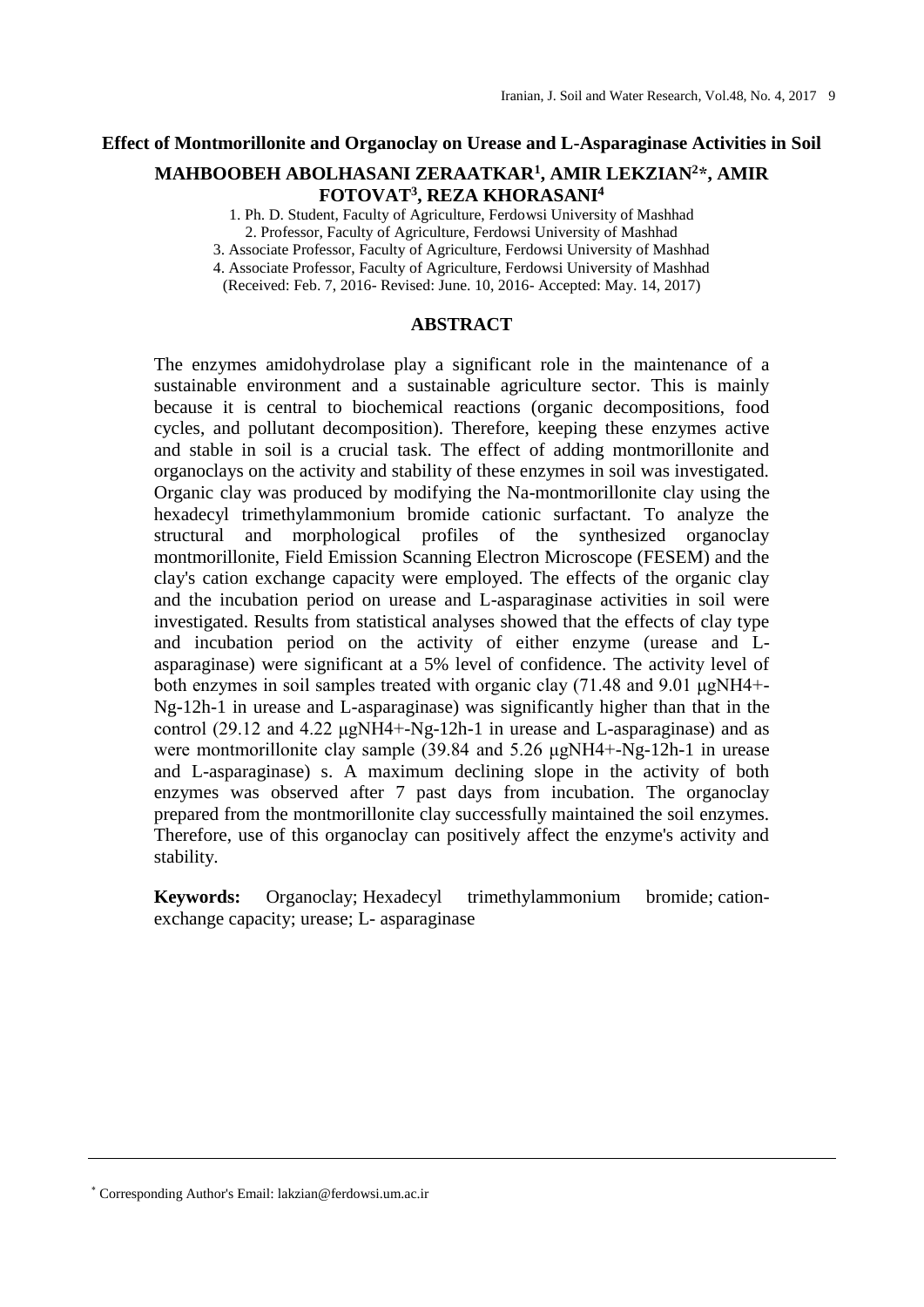## **Effect Rock Fragment Content on Some Physical Quality Indices of a Silt Loam Soil**

## **HOSEIN ASGARZADEH<sup>1</sup>\*, FARROKH ASADZADEH<sup>2</sup> , PARVIN KHALEGHI<sup>3</sup>**

1. Assistant Professor, Faculty of Agriculture, University of Urmia

2. Assistant Professor, Faculty of Agriculture, University of Urmia 3. MSc. Student, Faculty of Agriculture, University of Urmia (Received: Oct. 18, 2016- Revised: Jan. 8, 2017- Accepted: Jan. 14, 2017)

#### **ABSTRACT**

This study was conducted to investigate the role of rock fragment content on water retention and soil penetration resistance curves as well as determining the correlation of soil physical quality indices with the rock fragment content of the soil. A silt loam soil, containing 5% w/w 2 to 5 mm in diameter rock fragments, was employed for the study. The experiment was carried out based on a completely randomized design with six treatments and three replications. The treatments include six levels of 5, 10, 15, 20, 25, and 30%  $w/w$  of 2 to 5 mm diameter gravel. Large drainable soil bins  $(40 \text{ cm} \times 50 \text{ cm} \text{ with } 50 \text{ cm} \text{ depth})$  were used throughout the study. The bins were put outside (under natural conditions) after being sowed with wheat (*Triticum aestivum* L.) and received enough water using irrigation and rainfall. There were significant differences  $(p<0.05)$  between the soil water content values in important matric suctions. The highest (i.e., 0.322 cm3 cm-3) and the lowest (i.e., 0.269 cm3 cm-3) means of water content at matric suction of 100 hPa were obtained for the treatments of 10 and 30 percentage of the rock fragment content, respectively. Increase in rock fragment share content of the soil significantly reduced the water content where the critical penetration resistance of 2 MPa occurred. There was significant relationship between the water content of 2 MPa and rock fragment content of the soil. Increase in the rock fragment from the normal value (5%) to 30% caused the bulk density and infiltration time increase to more than 11 and 254, respectively.

Keywords: gravel content; water retention curve; soil penetration resistance curve; soil physical quality indices

\* Corresponding Author's Email: asgarzadeh8688@gmail.com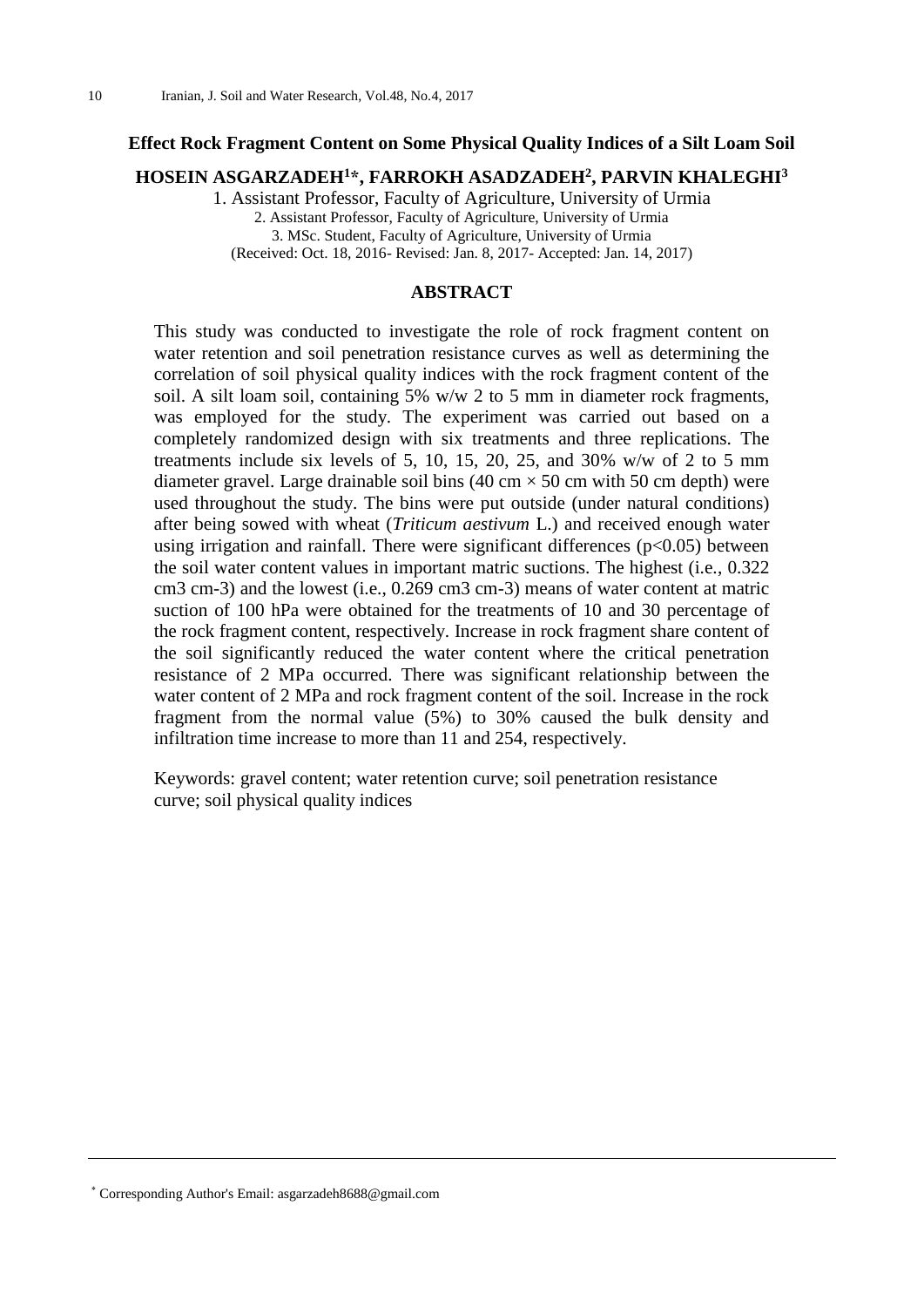# **The Effect of Zero Valent Iron Nanoparticles on Reduction of Heavy Metal Contamination in Calcareous, Acidic and Sandy Soils**

## **SEYED MOSTAFA EMADI1\* , MOHAMMAD ALI BAHMANYAR<sup>2</sup>**

1. Assitant Professor, Sari University of Agricultural Sciences and Natural Resources, Sari 2. Professor, Sari University of Agricultural Sciences and Natural Resources, Sari (Received: Apr. 27, 2016- Revised: Dec. 20, 2016- Accepted: May. 15, 2017)

## **ABSTRACT**

Nowadays contamination of soils containing heavy metals is among the great environmental concerns of the human beings. The application of zero valent iron nanoparticles (ZVINs) as an amendment for environmental pollutions has been highly considered by many researchers in last few decades. This study was conducted to synthesize and characterize the ZVINs stabilized with carboxyl methyl cellulose (CMC-ZVINs) in aerobic conditions and to assess their ability for reduction of DTPA extractable lead (Pb), cadmium (Cd), nickel (Ni) and copper (Cu) from some three polluted soils including sandy-calcareous, acidic as well as clay-calcareous soils. An experiment of completely randomized design of a factorial arrangement of treatments consisting of nano zero valent iron doses (0, 0.5, 1 and 2 w/w %), soils (sandy-calcareous, acidic and clay-calcareous soils) within two time periods (10 and 20 days) with three replications was carried out. The results of SEM and XRD analyses indicated that the CMC-ZVINs with the mean size of less than 50 nm and a maximum of 2θ peaks at 44.8° confirmed the nano sized and zero valent status of particles, respectively. Results also indicated that the DTPA extractable Pb, Cd, Ni and Cu within the three polluted soils decreased with increase in zero valent iron nanoparticle dosages. The percentage of available Pb reduction was higher in comparison with other heavy metals. The aging of nanoparticles from 10 to 20 days led to more significant reduction of DTPA extractable heavy metals. Overall, the synthesized CMC-ZVINs can potentially be introduced as an effective remediation approach for Pb, Cd, Ni and Cu contaminated soils.

**Keywords:** Soil pollution, Stabilized zero valent iron nanoparticles, Carboxyl methyl cellulose**,** Heavy metals

<sup>\*</sup> Corresponding Author's Email: mostafaemadi@gmail.com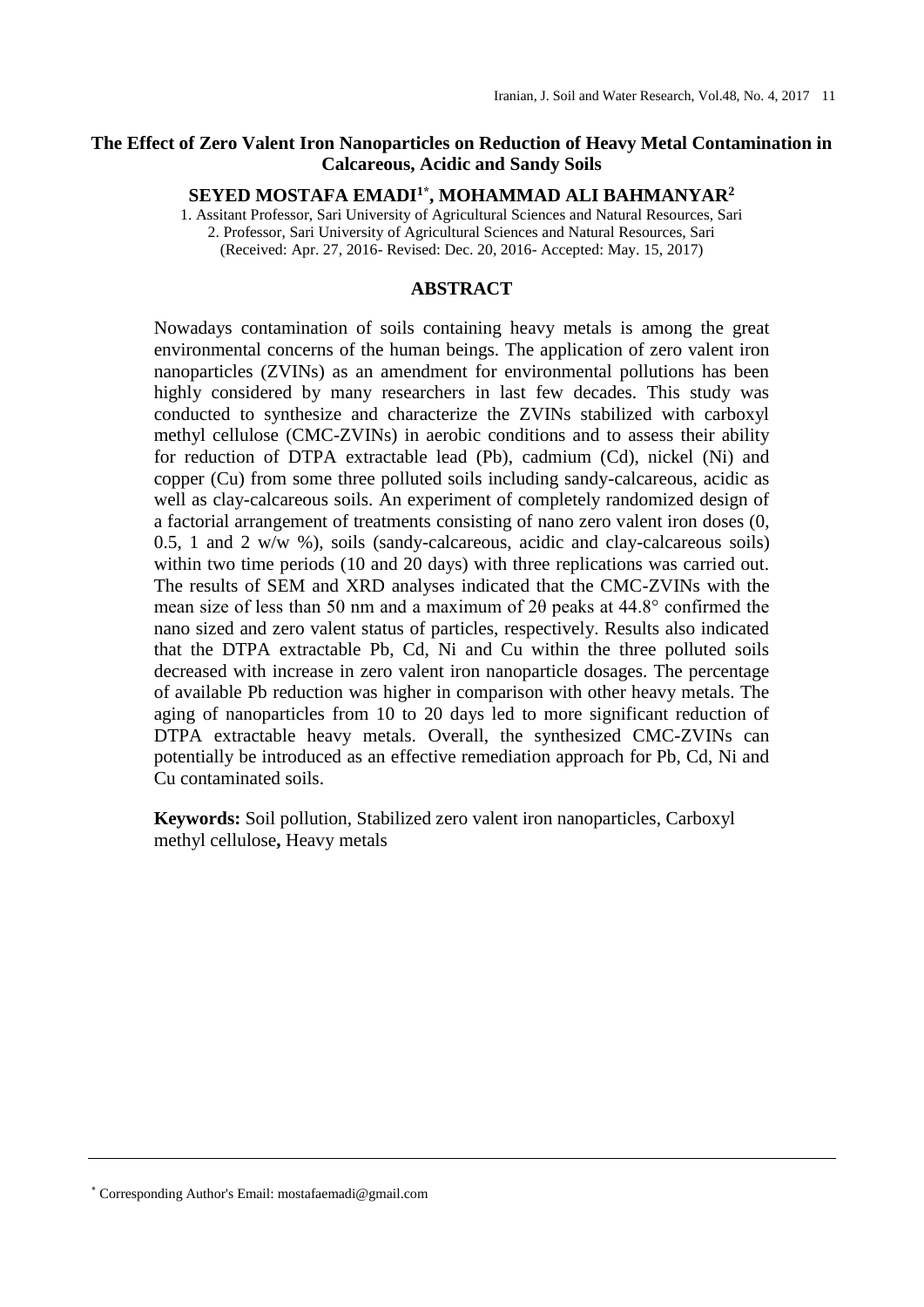## **Improving Irrigation Performance by Managing the Irrigation Cut-off Time in SIRMOD (Case Study: Moghan Agro-Industry and Husbandry)**

# **YASER HAMDI AHMADABAD<sup>1</sup> , ABDOLMAJID LIAGHAT<sup>2</sup>\*, TEIMOOR SOHRABI1 3 , ALI RASOOLZADEH<sup>4</sup> , BIJAN NAZARI<sup>5</sup>**

1. Ph. D. Student, University College of Agriculture and Natural Resources, University of Tehran, Karaj

2. Professor, University College of Agriculture and Natural Resources, University of Tehran, Karaj

3. Professor, University College of Agriculture and Natural Resources, University of Tehran, Karaj

> 4. Associate Professor, University of Mohaghegh Ardebili, Ardebil 5. Assistant Professor, University of Qazvin

(Received: Oct. 9, 2016- Revised: Nov. 11, 2016- Accepted: Jan. 17, 2017)

## **ABSTRACT**

There are several mathematical models of different solutions for evaluating surface irrigation, one of which is SIRMOD. Throughout the present study, some evaluation indices were analyzed using SIRMOD. In each field trial following the pertaining field experiments, such factors as inlet discharge, cutoff time, advance and rollback time, infiltration characteristics, geometry of furrow, field length, land slope, and soil moisture were assessed and taken as model inputs. Water application efficiency was also determined for the current status. Two different solutions were applied for improving the water application efficiency in the study fields; first, cutting off the flow as soon as water reaches the end of the furrow (first scenario), and the second, cutting off the flow before water reaches the end of the furrow (second scenario) and then the simulation was executed for a second round. According to the SIRMOD simulation, the average water application efficiency was increased from 35% to 61% for the first scenario and 75% for the second scenario. Results of both scenarios in SIRMOD showed that these two approaches could improve the irrigation performance of surface irrigation and offer a cut-off time for more efficient management of irrigation by farmers.

**Keywords:** Furrow**;** cutting off the flow**;** evaluation indices**;** SIRMOD

<sup>\*</sup> Corresponding Author's Email: aliaghat@ut.ac.ir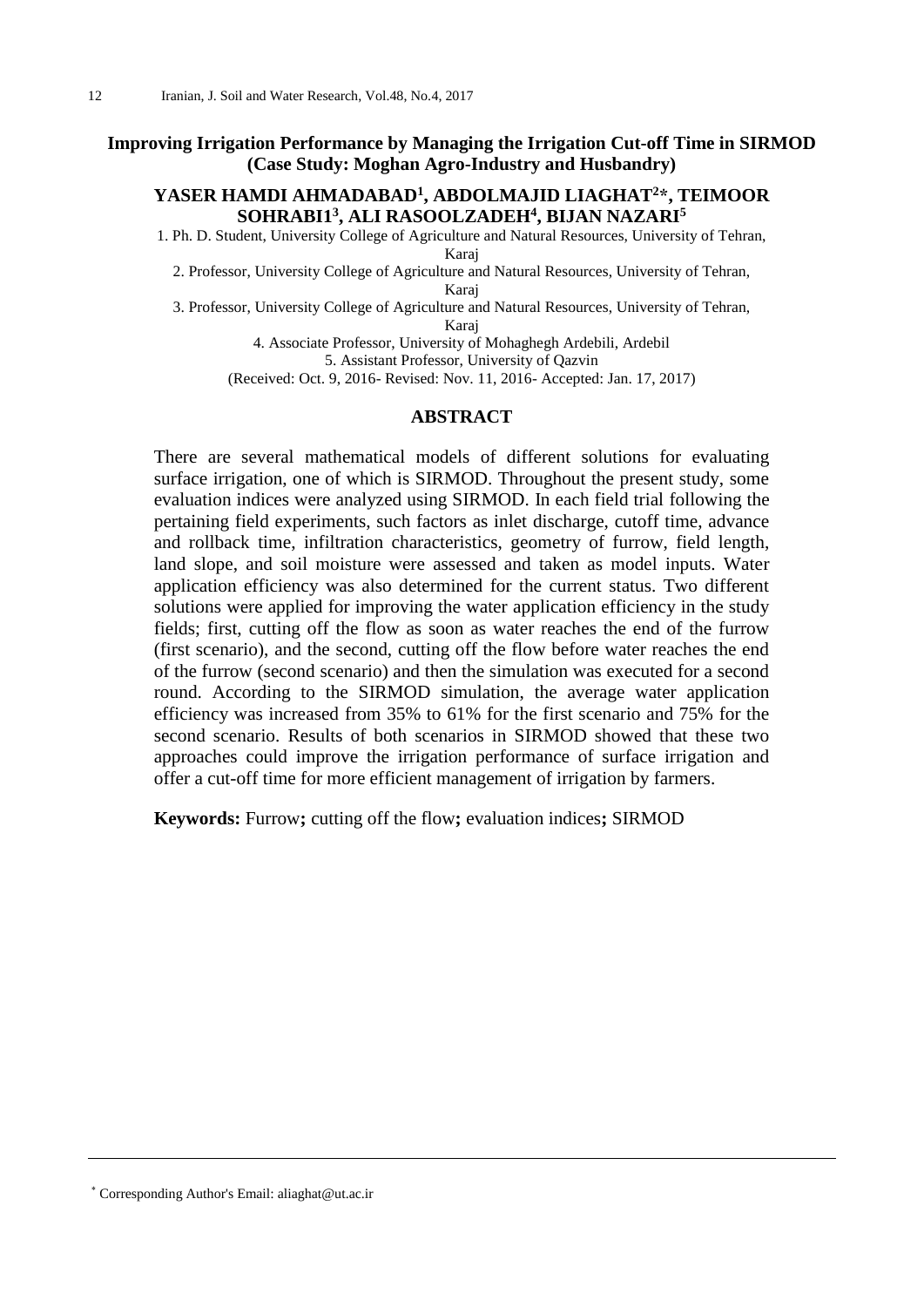# **Calibration and Validation of model WEAP21 for Zarrineh Rud and Simineh Rud Basins JAMAL AHMADAALI1\* , GHOLAM-ABBAS BARANI<sup>2</sup> , KOUROSH QADERI<sup>3</sup> , BEHZAD HESSARI<sup>4</sup>**

1. PhD Student, Department of Water Engineering, Shahid Bahonar University of Kerman 2. Professor, Department of Water Engineering, Shahid Bahonar University of Kerman 3. Assistant Professor, Department of Water Engineering, Shahid Bahonar University of Kerman 4. Assistant Professor, Department of Water Engineering, Urmia University (Received: Oct. 5, 2016- Revised: Jan. 19, 2017- Accepted: Feb. 2, 2017)

## **ABSTRACT**

Planning, design and management of water resources systems nowadays unavoidably include impact predictions. Impact prediction demands modelling. In the present study the hydrological model WEAP21 was calibrated and then validated on Zarrineh Rud and Simineh Rud Basins. Zarrineh Rud and Simineh Rud rivers with a discharge potential of 3 billion  $m<sup>3</sup>$  per year contribute a 50% portion to the Urmia Lake Basin. In the present study soil moisture method was employed for the hydrological simulation of model WEAP21. An 11-year statistical period (from 1994-95 to 2004-05) was planned for calibrating the model. The analysis of results of the model simulation using the statistical indices showed that the coefficient of determination, Nash-Sutcliffe coefficient and index of agreement for different stations were respectively as follows: Inflow to Boukan dam hydrometry station: 0.9, 0.83, and 0.95; Nezam Abad hydrometry station: 0.75, 0.74, and 0.92; Dashband hydrometry station: 0.82, 0.81, and 0.95 and Miyandoab bridge hydrometry station: 0.75, 0.75, and 0.92. A nine-year time period (from 2005-06 to 2013-14) was planned for validating the model. The analysis of results showed that coefficient of determination, Nash-Sutcliffe coefficient and index of agreement for different stations were respectively as follows: Inflow to Boukan dam hydrometry station: 0.88, 0.85, and 0.96; Nezam Abad hydrometry station: 0.72, 0.7, and 0.91; Dashband hydrometry station: 0.86, 0.85, and 0.96; Miyandoab Bridge hydrometry station: 0.8, 0.78, and 0.93. In total, the results of simulation revealed that the model presented an appropriate performance.

**Keywords:** Simulation; Soil moisture method; Urmia Lake; Zarrineh Rud (Miandoab) irrigation network

<sup>\*</sup> Corresponding Author's Email: jamalahmadaali@gmail.com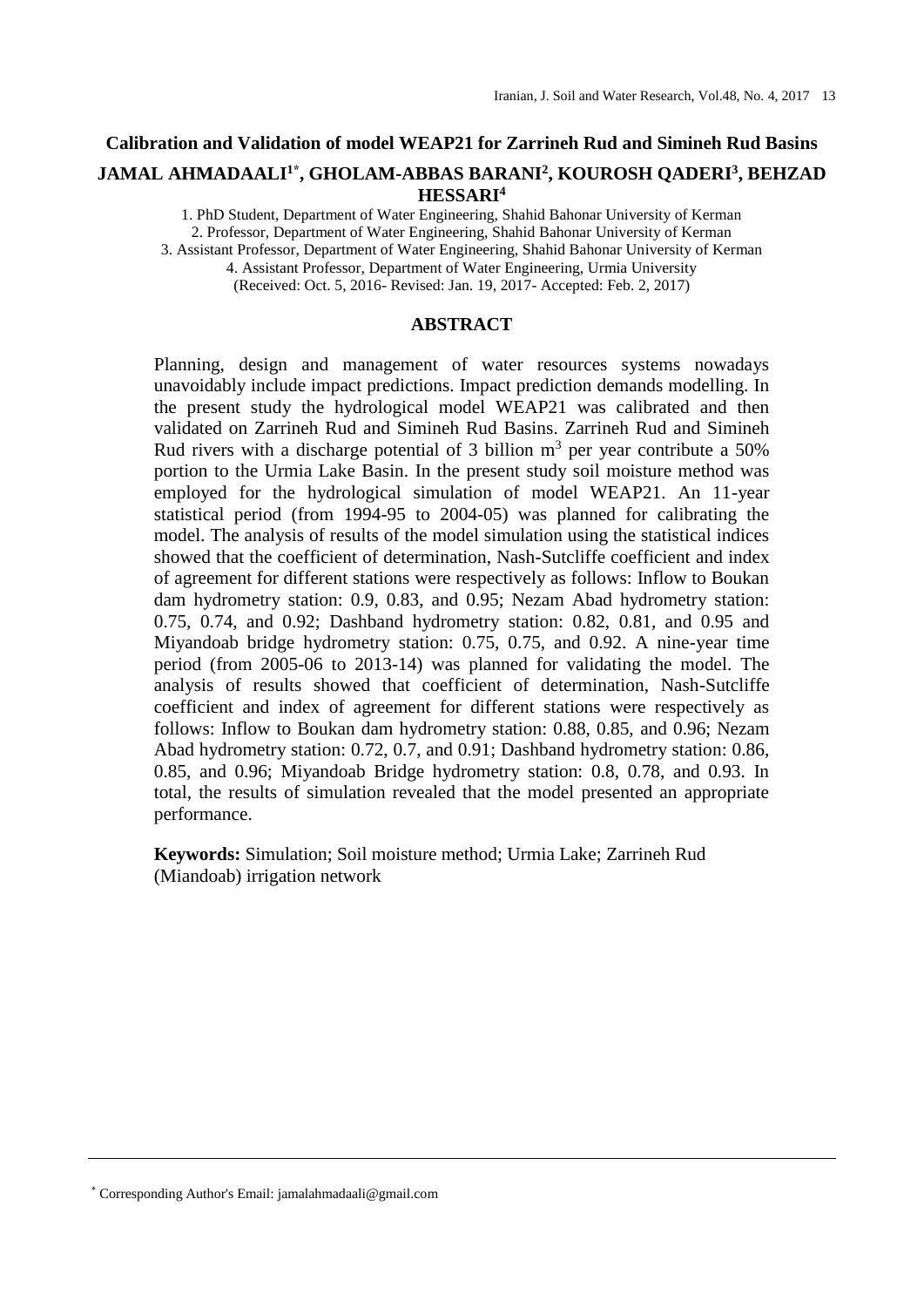# **Effect of Conventional vs. Conservational Tillage with Residue Management on Some of Soil Physicochemical Properties as Regards Wheat Crop Cultivation**

# **ABOLFAZL FALAH HERAVI<sup>1</sup> , HAMID ABASDOKHT2\* , AHMAD ZARE FEIZABADI<sup>3</sup> , AHAMAD GHOLAMI<sup>4</sup>**

1. PH. D. Student, Faculty of Agriculture, University of Shahrood 2. Associate Professor, Faculty of Agriculture, University of Shahrood 3. Professor, Agricultural and Natural Resources Research Institute of Mashhad 4. Associate Professor, Faculty of Agriculture, University of Shahrood (Received: Aug. 9, 2015- Revised: Jan. 23, 2017- Accepted: Jan. 28, 2017)

#### **ABSTRACT**

To study the effect of conventional vs conservational tillage practices though management of plant residue on wheat physiological properties, a field experiment was conducted in 2013-2014 at Mashhad Agriculture and Natural Resources Research center of Razavi Khorasan province. The study was arranged in a split plot design based upon randomized complete block arrangements of three replications. The main plots were composed of tillage systems of: 1) conventional tillage, 2) reduced tillage and 3) no tillage; subplots consisted of management of remaining residue of: 1) 0%, 2) 30% and 3) 60% residue. The results indicated that tillage systems significantly affected Mycorrhizal colonization (spore), soil temperature, water-holding capacity of the soil, porosity. The highest Mycorrhizal colonization (spore)(72.88), Water-holding capacity of the soil (21.59%), porosity (62.09%), were obtained from no-till method. Residue management significantly and differently affected on Mycorrhizal colonization (spore), soil temperature, water-holding capacity of the soil, resistance to penetration, as well as porosity. The highest grain yields were obtained from notill (6912.2 kg/ha) and 60% residue treatment (6980.8 kg/ha). It is concluded that conservation tillage with more residue left above ground could improve wheat yield along with some of the related soil physicochemical properties.

**Keywords:** Mycorrhizal colonization (spore); grain yield; no-tillage; Soil temperature; Resistance to penetration

\* Corresponding Author's Email: habbasdokht@yahoo.com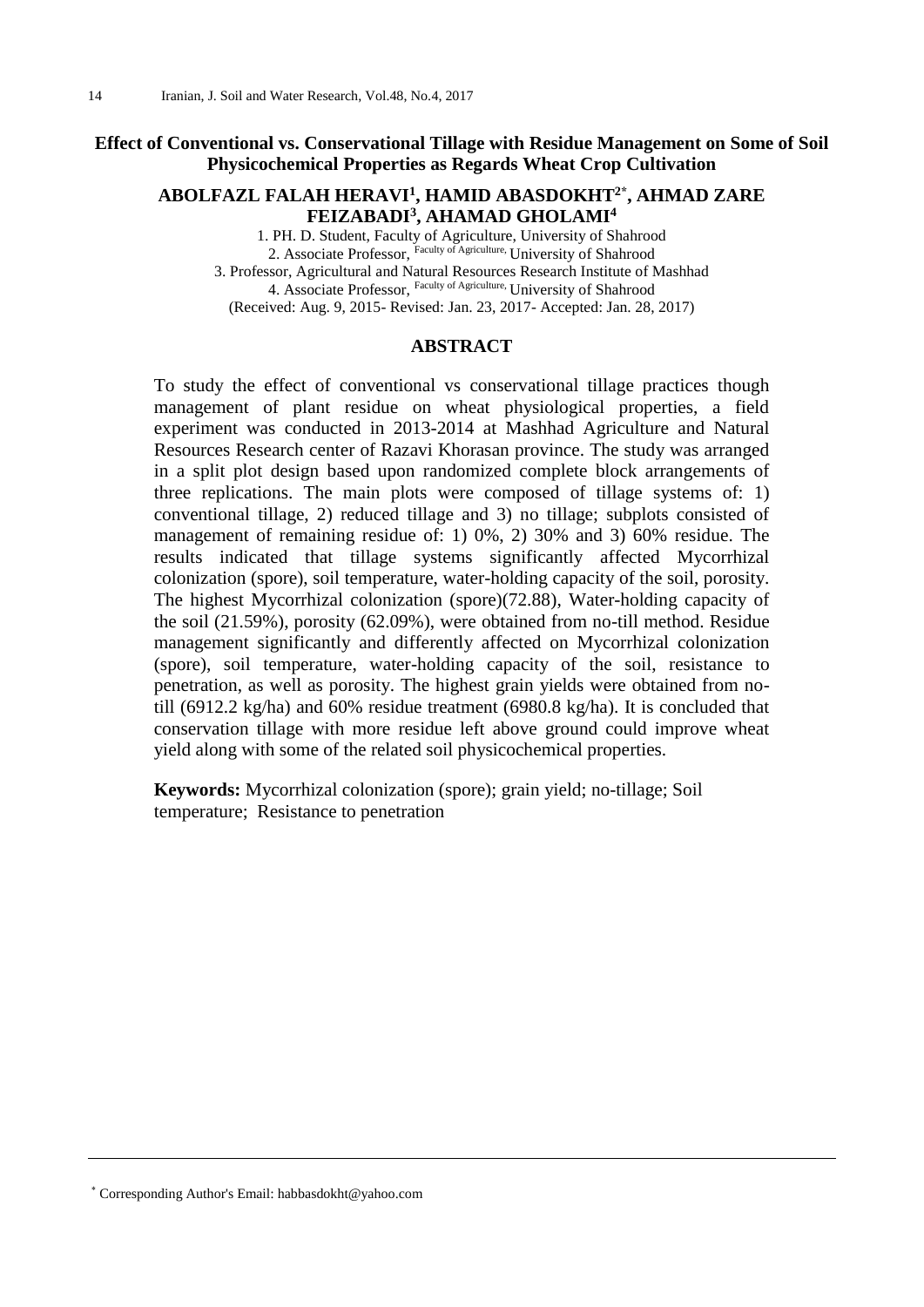**A Comparison between AquaCrop and Radiation-Thermal Production Potential Models for Potential Yield Estimation in Part of Moghan Plain, Ardabil Province, Iran**

# **AMIR IZADFARD<sup>1</sup> , FEREYDOON SARMADIAN2\* , MOHAMAD REZA JAHANSOOZ<sup>3</sup> , GHOLAMREZA PEIKANI<sup>4</sup> , MOHAMMADREZA CHAICHI<sup>5</sup>**

1. Graduate Student, University College of Agriculture and Natural Resources, University of Tehran, Karaj

2. Professor, University College of Agriculture and Natural Resources, University of Tehran, Karaj

3. Professor, University College of Agriculture and Natural Resources, University of Tehran, Karaj

4. Associate Professor, University College of Agriculture and Natural Resources, University of Tehran, Karaj

5. Professor, University College of Agriculture and Natural Resources, University of Tehran, Karaj

(Received: Oct. 10, 2016- Revised: Jan. 31, 2017- Accepted: Jan. 31, 2017)

## **ABSTRACT**

Potential yields for six cultivated crops, namely wheat, barley, sugar beet, cotton, maize and soybean were estimated, applying either the AquaCrop and radiation thermal production potential method or FAO model in Khodaafarin region, Ardabil province, Iran. Determination coefficient, normalized root mean squared and index of agreement for potential yield in AquaCrop was 0/99, 21/72 and 0/99 while for FAO model amounting to 0/97, 54/25 and 0/96 respectively. Also for a comparison between the potential biomass for AquaCrop and FAO model the Determination coefficient of 0/98, 0/93, normalized root mean squared of 23/55, 58/10 as well as index of agreement 0/98, 0/93 were recorded, respectively. Based upon the results, the AquaCrop model better benefits from a more acceptable performance in comparison with the FAO model. The AquaCrop, demands less data calculation to provide more outputs and applications as compared with FAO model but benefits from a more accuracy. The crops were ranked based upon the calculated yield gap fractions. The lowest yield gap fraction belonged to barley, soybean, sugar beet, wheat, cotton and maize respectively. This ranking could well be used as an ecological coefficient for the region cropping pattern.

**Keywords:** Food security policy; Potential production simulation; Yield gap fraction

\* Corresponding Author's Email: fsarmad@ut.ac.ir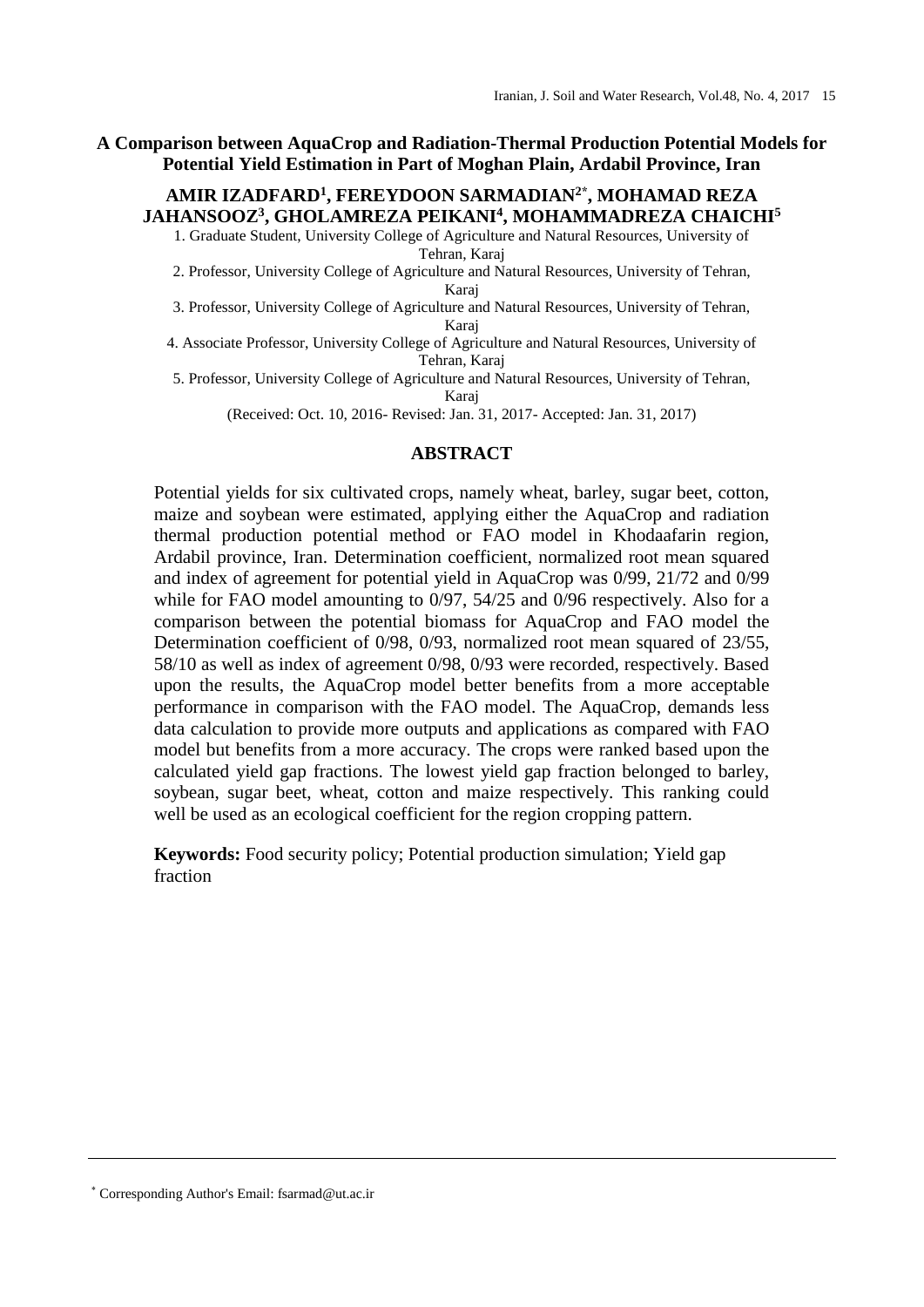# **Water Relations of Citrus Trees under Partial Root Zone Drying along with Application of Shading**

## **HORMOZ EBADI<sup>1</sup> , MAHMOOD RAEINI2\* , MOHAMMAD ALI GHOLAMI-SEFIDKOOHI<sup>3</sup>**

1. PH. D. Student, Agriculture and Natural Resources, University of Sari 2. Professor, Agriculture and Natural Resources, University of Sari 3. Associate Professor, Agriculture and Natural Resources, University of Sari (Receive: Oct. 11, 2016- Revised: Jan. 26, 2017- Accepted: Feb. 6, 2017)

#### **ABSTRACT**

Climate change and ever-increasing water consumption, along with water scarcity, reduces crop production. Thus, such efficient water management, as deficit irrigation as well as shading could be the answer to some of these shortcomings. In deficit irrigation practice with Partial Root zone Drying (PRD), half of the root zone is irrigated and the other half is left dry. This experiment was conducted involving five treatments of (1) full irrigation, in which trees received 100 percent water content of soil field capacity (FC), 2) two PRD treatments, namely receiving 50 (PRD50) and 75% (PRD75) of FI, and 3) two PRD treatments, as above treated by shading nets (SHPRD50 and SHPRD75). Tukey's test was employed to compare the treatment's means of stomatal conductance (gs), leaf relative water content (rwc), stem water potential (Ψst), and leaf temperature (Tl). Moreover, Regression analysis was carried out among the above factors and leaf vs air vapor pressure difference. The results show that gs and rwc were higher in FI, PRD75 and SHPRD75 relative to the stressed treatments of PRD50 and SHPRD50. The same trend was registered for Ψst, the lowest values being achieved by treatments receiving 50% FI. Leaf temperatures in some measurement intervals were significantly higher in stressed treatments of PRD50 and SHPRD50. Water deficiency significantly reduced yield in stressed treatments of PRD50, while in reverse, it increased fruit soluble solids in PRD50 and PRD75. Shading on PRD treatments increased fruit size and yield, although this improvement was significant only for fruit diameter in SHPRD75 in comparison with PRD50.

**Keywords:** PRD; Shading; Deficit Irrigation

\* Corresponding Author's Email: raeini@yahoo.com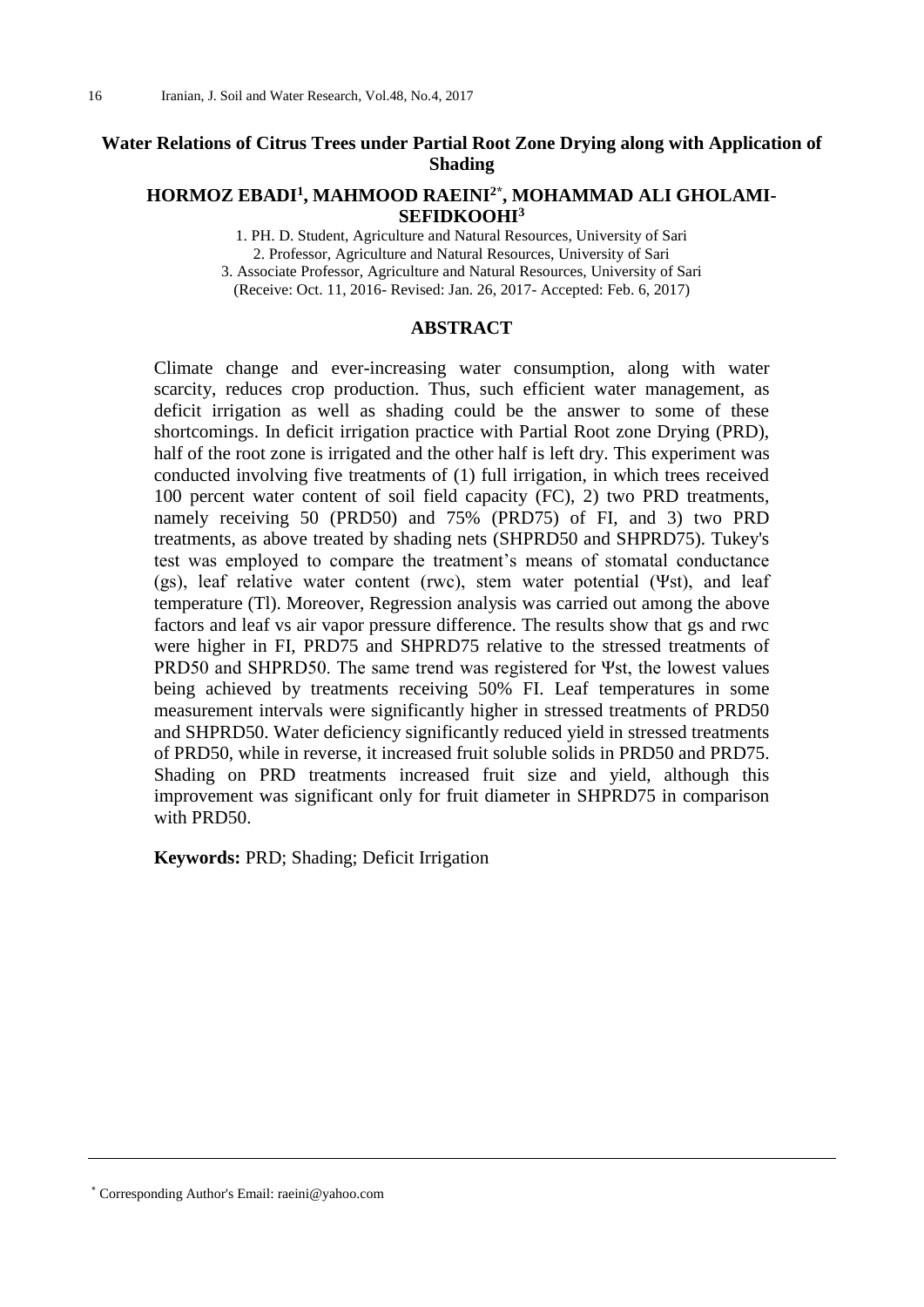# **Separated and Combined Effects of Collar and Sacrificial Pile on Scour Reduction of Bridge Piers Group**

## **SEYED MOHAMAD ALI ZOMORODIAN1\* , HAMIDEH GHAFFARI<sup>2</sup> , ZAHRA GHASEMI<sup>3</sup>**

1. Associate Professor, University of shiraz 2. MSc. Student, University of Shiraz 3. MSc. Student, University of Shiraz (Received: Aug. 8, 2016- Revised: Jan. 1, 2017- Accepted: Feb. 6, 2017)

## **ABSTRACT**

Recognition and proposal of some suitable controlling methods to reduce destructive scour phenomenon is indispensible. In this study, the sacrificial piles, square collar and combinations of sacrificial piles and square collars were employed to control the scouring depth around the piers' group. Two and three piers group along a line with a distance of 2.5D between the piers in longitudinal and transversal direction flow were investigated under clear water conditions. The results revealed that the effect of sacrificial piles in reducing the scour depth of the rear pier of pier groups in the flow direction is greater than a single pier. The square collar was more effective in decreasing scour depth of front pier that equaled 72.22% and 69.23% in two and three piers' group, respectively. A combination of sacrificial piles and square collars could further reduce the scouring depth. Also, in the two and three piers group in transverse direction of flow, the combination of sacrificial piles and square collar have demonstrated to be more effective than the square collar and sacrificial piles in decreasing the scour depth. The reduction of scour depth equal to 57.14% and 67.5%, for the two and three pier groups respectively.

**Keywords:** local scouring; pier groups; collar; sacrificial pile

\* Corresponding Author's Email: mzomorod@shirazu.ac.ir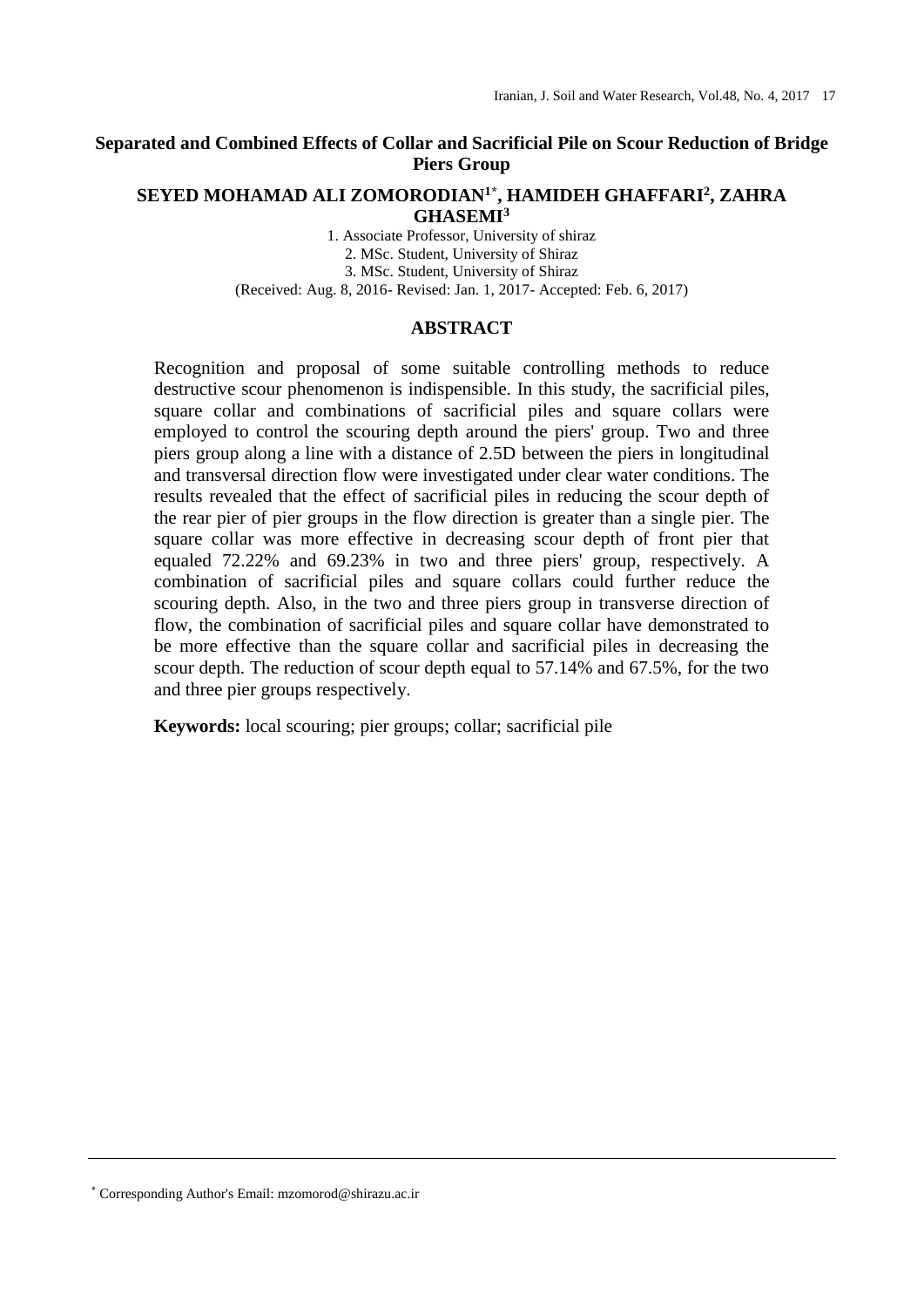# **Distribution of nitrate and ammonium below furrows and ridges' and nitrogen uptake by maize in Different Rates of Urea Fertilizer application ARASH RANJBAR<sup>1</sup> , ALI RAHIMI KHOOB2\* , MARYAM VARAVIPOUR<sup>3</sup> , HAMED EBRAHIMIAN-TALESHI<sup>4</sup>**

1. Ph. D. Student, University College of Abureyhan, University of Tehran 2. Professor, University College of Abureyhan, University of Tehran

3. Associate Professor, University College of Abureyhan, University of Tehran

4. Assistant Professor, University College of Agriculture and Natural Resources, University of Tehran

(Received: Sep. 7, 2016- Revised: Feb. 5, 2017- Accepted: Feb. 6, 2017)

# **ABSTRACT**

Nitrate leaching under furrow irrigation is one of the main reasons of underground water contamination. In order to use fertilizer efficiently and reduce loss of nitrogen, more detailed studies should be done about distribution of different forms of nitrogen along ridges and furrows because the solute movement is not the same in those paths. The main objective followed in this study was to scrutinize the effects of different rates of urea on nitrogen uptake and accumulation of nitrate and ammonium below ridges and furrows during growing season. Maze was planted in the treatments with nitrogen rates of 0, 150 and 250 kg ha<sup>-1</sup> following a Randomized Complete Block design of three replications. The level of dry aboveground biomass and nitrogen uptake during growing season plus concentration of nitrate and ammonium in soil before and after fertilizing as well after harvesting were assessed over different depths below ridges and furrows. Results showed that depth and rate of nitrogen were two effective factors on accumulation of nitrate and ammonium beneath ridges and furrows. More nitrate concentration was observed under ridges in comparison with that beneath furrows. Following fertilization, nitrate concentration in soil under ridges and furrows decreased and increased respectively along with increase in depth. Also, it was demonstrated that nitrogen uptake increased while agronomic nitrogen efficiency decreased by more nitrogen application. Furthermore, most nitrate accumulation was observed below roots areas, especially under ridges, and after harvest, indicating that the probability of nitrate leaching was very high.

**Keywords:** Nitrogen uptake; Nitrate; Ammonium; Furrow irrigation; Maize

<sup>\*</sup> Corresponding Author's Email: akhob@ut.ac.ir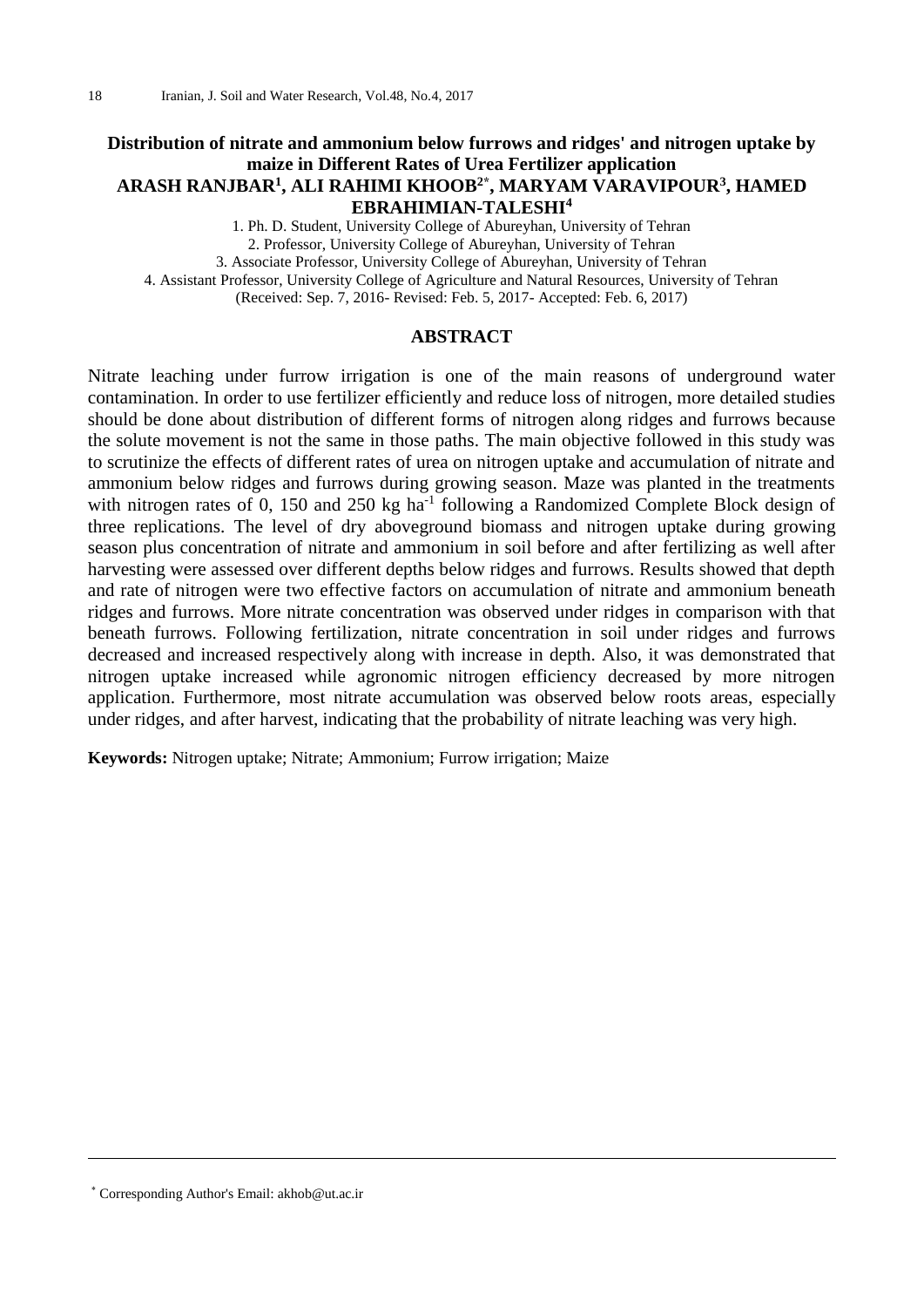## **Role of Superficial Biochar Mulch Produced from Dairy Factory Wastes on Infiltration and Runoff in Small Experimental Plots**

# **MOHAMMAD HOSSEIN GHAVIMI PANAH<sup>1</sup> ; SEYED HAMIDREZA SADEGHI2\* ; HABIBOLLAH YOUNESI<sup>3</sup>**

1. Graduate Student, Faculty of Natural Resources, Tarbiat Modarres University, Mazandaran, Noor

2. Professor. Faculty of Natural Resources, Tarbiat Modarres University, Mazandaran, Noor

3. Professor. Faculty of Natural Resources, Tarbiat Modarres University, Mazandaran, Noor

(Received: Nov. 21, 2016- Revised: Feb. 16, 2017- Accepted: Feb. 19, 2017)

## **ABSTRACT**

The effective utilization of wastes in different forms is an inevitable strategy for such miscellaneous goals as runoff management which also leads to sustainable development. To this end, superficial application of biochar produced from industrial wastes as mulch may act as a bio-economic approach to improve soil conditions and some consequent increment in infiltration. Towards this attempt, the present study was formulated to produce biochar from Kaleh Factory wastes and to apply it as mulch. Biochar was applied in three levels of 400, 800 and 1200 g m-2 on small experimental plots filled with a rangeland soil prone to erosion of Marzanabad Region, northern Iran, to improve soil permeability and runoff components. The rainfall was simulated with intensities of 50 and 90 mm  $h^{-1}$  after a span time of 35 days on biochar application in the Rainfall and Erosion Control Laboratory of Tarbiat Modares University. The infiltration and runoff rates were continuously monitored using volume balance method. According to the results, water infiltration to the soil and runoff rates from treated plots with 400, 800 and 1200 g m<sup>-2</sup> of biochar were 23, 31 and 32% for rain intensity of 50 mm h<sup>-1</sup>, and 21, 23 and 24% for rain intensity of 90 mm  $h^{-1}$ , respectively more (p<0.01) than those reported for control plots. The volume of runoff for the same treatments were also 56, 62 and 67 %, and 59, 64 and 65 % for rain intensities of 50 and 90 mm  $h^{-1}$ , respectively, less ( $p<0.01$ ) than those reported for control plots. However, the time the runoff to be initiated was reduced in all the treated plots. The results further verified that the biochar produced from food industry factories could improve the hydrological components of the degradable soils.

**Keywords:** Soil and Water Conservation; Soil Bioremediation; Soil Infiltration; Waste Management

\* Corresponding Author's Email: sadeghi@modares.ac.ir